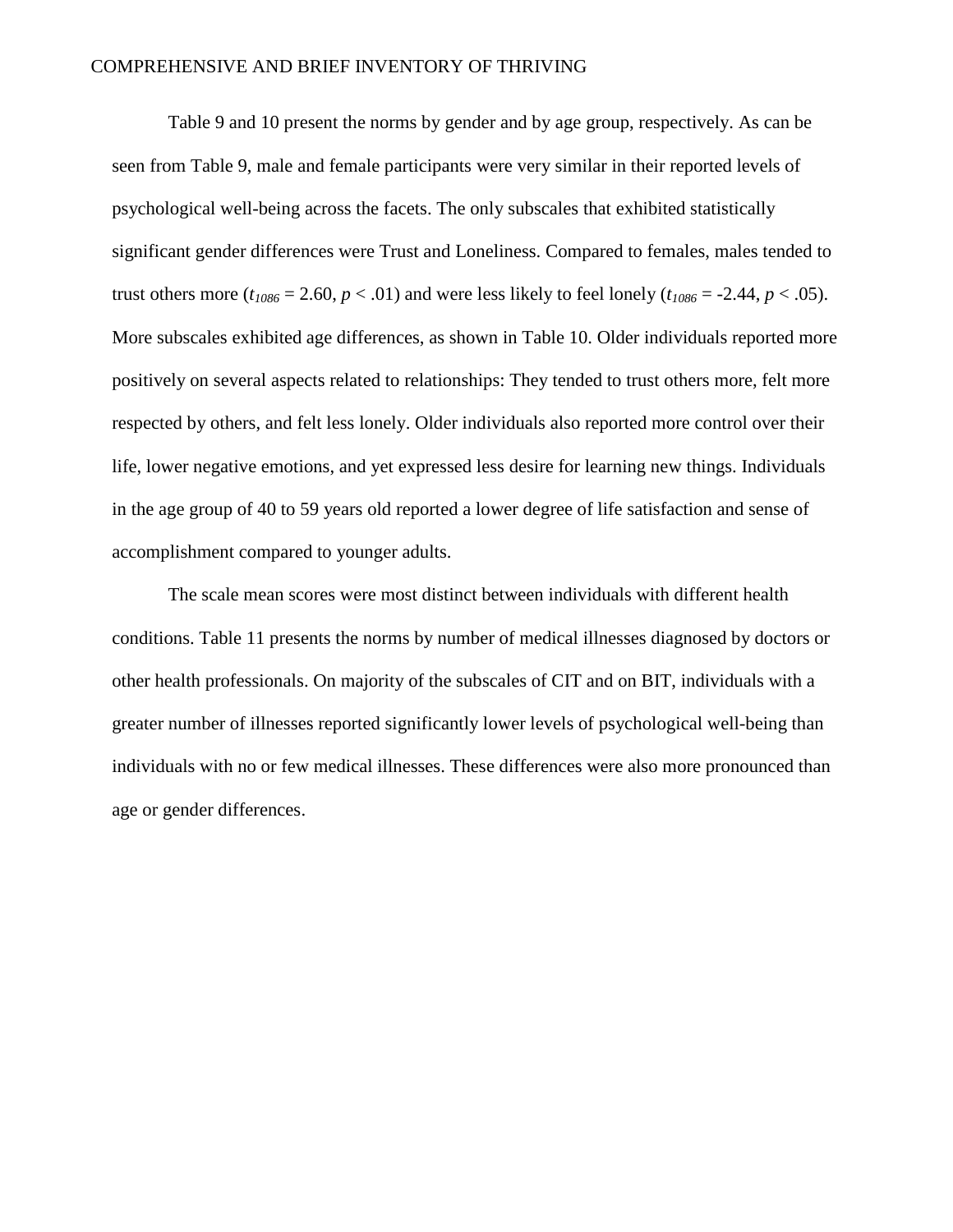*Norms of the Comprehensive Inventory of Thriving (CIT) and the Brief Inventory of Thriving (BIT) by gender*

|            |                 | Gender | $\cal N$ | Mean | SD   | Min. | 25th | 50th | 75th | Max. | Skewness | Kurtosis | $\mathfrak{t}$       | df   | $p_{\parallel}$ |
|------------|-----------------|--------|----------|------|------|------|------|------|------|------|----------|----------|----------------------|------|-----------------|
|            |                 | Male   | 511      | 4.16 | 0.80 | 1.00 | 4.00 | 4.00 | 5.00 | 5.00 | $-1.43$  | 3.20     | $-0.73$              | 1086 | 0.464           |
|            | Support         | Female | 577      | 4.20 | 0.82 | 1.00 | 4.00 | 4.00 | 5.00 | 5.00 | $-1.38$  | 2.55     |                      |      |                 |
|            | Community       | Male   | 511      | 3.35 | 0.99 | 1.00 | 2.67 | 3.33 | 4.00 | 5.00 | $-0.40$  | $-0.27$  | 0.99                 | 1086 | 0.320           |
|            |                 | Female | 577      | 3.29 | 0.96 | 1.00 | 2.67 | 3.33 | 4.00 | 5.00 | $-0.31$  | $-0.18$  |                      |      |                 |
|            | Trust           | Male   | 511      | 3.50 | 0.86 | 1.00 | 3.00 | 3.67 | 4.00 | 5.00 | $-0.63$  | 0.55     | $2.60**$             | 1086 | 0.009           |
|            |                 | Female | 577      | 3.37 | 0.87 | 1.00 | 3.00 | 3.33 | 4.00 | 5.00 | $-0.49$  | 0.26     |                      |      |                 |
|            | Respect         | Male   | 511      | 3.94 | 0.73 | 1.00 | 3.67 | 4.00 | 4.33 | 5.00 | $-1.14$  | 2.82     | $-1.14$              | 1085 | 0.253           |
|            |                 | Female | 576      | 3.98 | 0.70 | 1.00 | 3.67 | 4.00 | 4.33 | 5.00 | $-0.83$  | 1.86     |                      |      |                 |
|            | Loneliness      | Male   | 511      | 2.37 | 1.07 | 1.00 | 1.67 | 2.00 | 3.00 | 5.00 | 0.57     | $-0.43$  | $-2.44$ <sup>*</sup> | 1086 | 0.015           |
|            |                 | Female | 577      | 2.53 | 1.08 | 1.00 | 1.67 | 2.33 | 3.33 | 5.00 | 0.42     | $-0.56$  |                      |      |                 |
|            | Belongingness   | Male   | 511      | 3.40 | 0.97 | 1.00 | 3.00 | 3.67 | 4.00 | 5.00 | $-0.58$  | 0.02     | 0.67                 | 1086 | 0.502           |
|            |                 | Female | 577      | 3.36 | 0.96 | 1.00 | 3.00 | 3.33 | 4.00 | 5.00 | $-0.43$  | 0.02     |                      |      |                 |
|            | Flow            | Male   | 511      | 3.87 | 0.77 | 1.00 | 3.33 | 4.00 | 4.33 | 5.00 | $-0.91$  | 1.71     | $-1.37$              | 1086 | 0.172           |
|            |                 | Female | 577      | 3.93 | 0.73 | 1.00 | 3.67 | 4.00 | 4.33 | 5.00 | $-0.68$  | 1.22     |                      |      |                 |
| <b>CIT</b> | Skill           | Male   | 511      | 3.65 | 0.92 | 1.00 | 3.00 | 4.00 | 4.00 | 5.00 | $-0.62$  | 0.26     | 0.68                 | 1086 | 0.495           |
|            |                 | Female | 577      | 3.61 | 0.97 | 1.00 | 3.00 | 3.67 | 4.00 | 5.00 | $-0.52$  | $-0.15$  |                      |      |                 |
|            | Learning        | Male   | 511      | 3.77 | 0.83 | 1.00 | 3.33 | 4.00 | 4.33 | 5.00 | $-0.69$  | 0.76     | $-1.41$              | 1037 | 0.159           |
|            |                 | Female | 577      | 3.84 | 0.75 | 1.00 | 3.33 | 4.00 | 4.33 | 5.00 | $-0.47$  | 0.35     |                      |      |                 |
|            | Lack of Control | Male   | 511      | 2.13 | 1.08 | 1.00 | 1.00 | 2.00 | 3.00 | 5.00 | 0.80     | $-0.20$  | 1.86                 | 1036 | 0.063           |
|            |                 | Female | 577      | 2.02 | 0.98 | 1.00 | 1.00 | 2.00 | 2.50 | 5.00 | 1.00     | 0.65     |                      |      |                 |
|            | Accomplishment  | Male   | 511      | 3.33 | 1.07 | 1.00 | 2.67 | 3.67 | 4.00 | 5.00 | $-0.57$  | $-0.30$  | 0.84                 | 1086 | 0.400           |
|            |                 | Female | 577      | 3.27 | 1.06 | 1.00 | 2.67 | 3.33 | 4.00 | 5.00 | $-0.35$  | $-0.57$  |                      |      |                 |
|            | Self-efficacy   | Male   | 511      | 3.98 | 0.81 | 1.00 | 3.67 | 4.00 | 4.67 | 5.00 | $-1.13$  | 1.97     | $-1.45$              | 1086 | 0.146           |
|            |                 | Female | 577      | 4.05 | 0.77 | 1.00 | 3.67 | 4.00 | 4.67 | 5.00 | $-1.11$  | 2.10     |                      |      |                 |
|            | Self-worthy     | Male   | 511      | 3.70 | 0.89 | 1.00 | 3.33 | 4.00 | 4.33 | 5.00 | $-0.81$  | 0.75     | $-0.25$              | 1086 | 0.805           |
|            |                 | Female | 577      | 3.72 | 0.88 | 1.00 | 3.33 | 4.00 | 4.17 | 5.00 | $-0.57$  | 0.18     |                      |      |                 |
|            | Meaning         | Male   | 511      | 3.68 | 1.00 | 1.00 | 3.00 | 4.00 | 4.33 | 5.00 | $-0.87$  | 0.48     | $-0.86$              | 1085 | 0.387           |
|            |                 | Female | 576      | 3.73 | 0.96 | 1.00 | 3.00 | 4.00 | 4.33 | 5.00 | $-0.69$  | 0.17     |                      |      |                 |
|            | Optimism        | Male   | 511      | 3.74 | 1.03 | 1.00 | 3.33 | 4.00 | 4.33 | 5.00 | $-0.97$  | 0.55     | $-1.03$              | 1086 | 0.302           |
|            |                 | Female | 577      | 3.80 | 0.93 | 1.00 | 3.33 | 4.00 | 4.33 | 5.00 | $-0.75$  | 0.29     |                      |      |                 |
|            |                 | Female | 577      | 3.72 | 0.75 | 1.00 | 3.30 | 3.80 | 4.20 | 5.00 | $-0.69$  | 0.60     |                      |      |                 |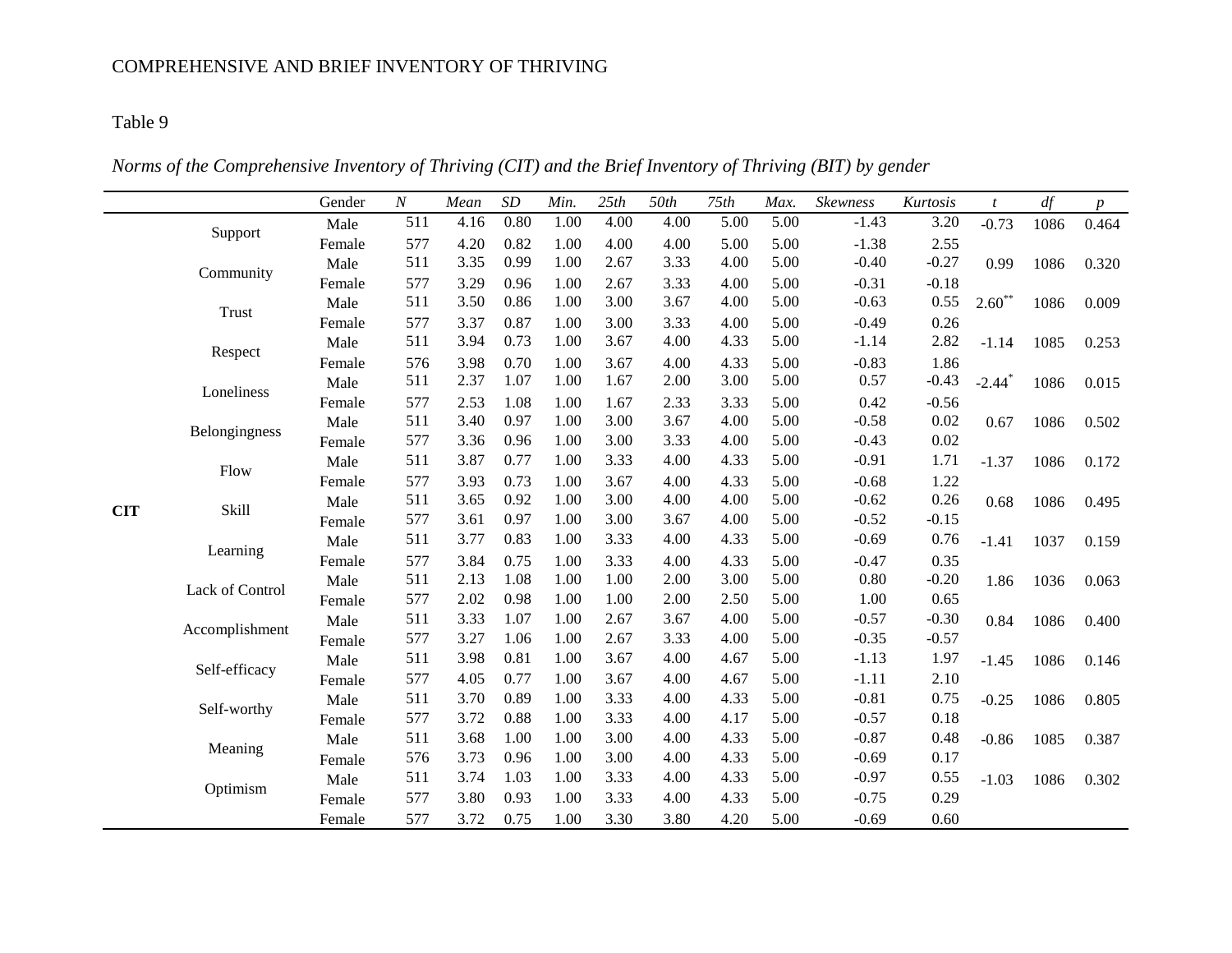#### Table 9

*Norms of the Comprehensive Inventory of Thriving (CIT) and the Brief Inventory of Thriving (BIT) by gender (cont.)*

|            |                   | Gender | $\boldsymbol{N}$ | Mean | SD   | Min. | 25th | 50th | 75th | Max. | <i><b>Skewness</b></i> | Kurtosis |         |      |       |
|------------|-------------------|--------|------------------|------|------|------|------|------|------|------|------------------------|----------|---------|------|-------|
|            | Life satisfaction | Male   | 510              | 3.43 | .05  | .00  | 3.00 | 3.67 | 4.00 | 5.00 | $-0.67$                | $-0.14$  | L.02    | 1085 | 0.309 |
|            |                   | Female | 577              | 3.37 | .07  | .00. | 2.67 | 3.67 | 4.00 | 5.00 | $-0.44$                | $-0.57$  |         |      |       |
| <b>CIT</b> | Positive          | Male   | 511              | 3.70 | .03  | 1.00 | 3.00 | 4.00 | 4.00 | 5.00 | $-0.94$                | 0.47     | 0.60    | 1086 | 0.551 |
|            | emotions          | Female | 577              | 3.66 | 0.98 | 00.1 | 3.00 | 4.00 | 4.00 | 5.00 | $-0.70$                | 0.11     |         |      |       |
|            | Negative          | Male   | 511              | 2.70 | 0.59 | .00. | 2.33 | 2.67 | 3.00 | 5.00 | 1.05                   | 2.00     | $-0.48$ | 1086 | 0.634 |
|            | emotions          | Female | 577              | 2.71 | 0.57 | 1.00 | 2.33 | 2.67 | 3.00 | 5.00 | 0.99                   | 1.84     |         |      |       |
|            |                   |        |                  |      |      |      |      |      |      |      |                        |          |         |      |       |
|            |                   | Male   | 511              | 3.70 | 0.81 | .00  | 3.20 | 3.90 | 4.20 | 5.00 | $-0.84$                | 0.71     | $-0.34$ | 1086 | 0.732 |
| BIT        |                   | Female | 577              | 3.72 | 0.75 | .00  | 3.30 | 3.80 | 4.20 | 5.00 | $-0.69$                | 0.60     |         |      |       |

*Note.*  $^{*}p < .05, \frac{^{**}}{^*}p < .01$ .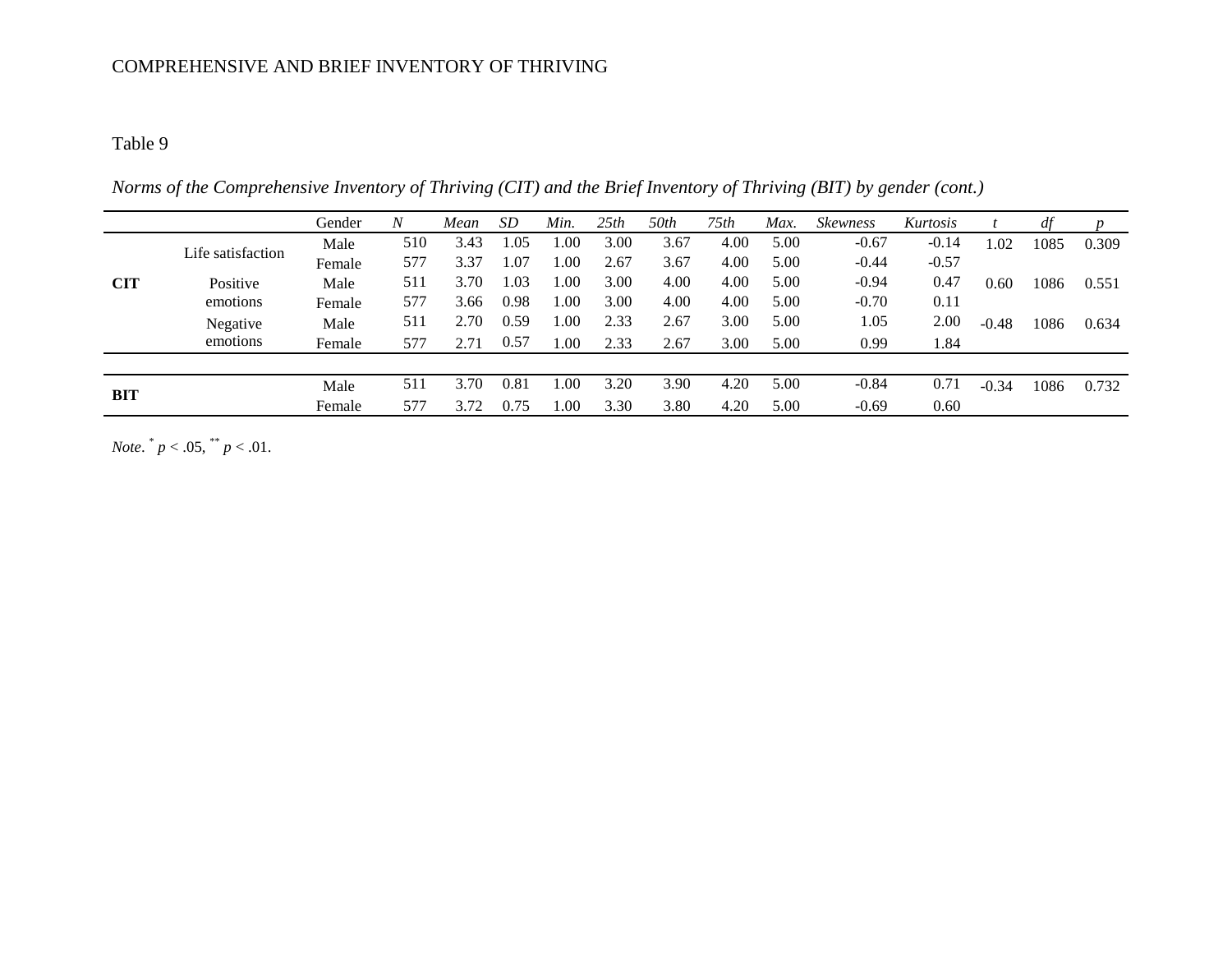*Norms of the Comprehensive Inventory of Thriving (CIT) and the Brief Inventory of Thriving (BIT) by age*

|            |               | Age Group | $\boldsymbol{N}$ | Mean | SD   | Min. | 25th | 50th | 75th | Max. | Skewness | Kurtosis | $\cal F$  | $\boldsymbol{p}$ |
|------------|---------------|-----------|------------------|------|------|------|------|------|------|------|----------|----------|-----------|------------------|
|            |               | 16-24     | 176              | 4.22 | 0.79 | 1.00 | 4.00 | 4.33 | 5.00 | 5.00 | $-1.24$  | 2.23     | 0.69      | 0.559            |
|            |               | 25-39     | 281              | 4.16 | 0.82 | 1.00 | 4.00 | 4.00 | 5.00 | 5.00 | $-1.38$  | 2.78     |           |                  |
|            | Support       | 40-59     | 374              | 4.20 | 0.82 | 1.00 | 4.00 | 4.00 | 5.00 | 5.00 | $-1.47$  | 2.97     |           |                  |
|            |               | $60+$     | 257              | 4.13 | 0.80 | 1.00 | 4.00 | 4.00 | 5.00 | 5.00 | $-1.45$  | 3.22     |           |                  |
|            |               | 16-24     | 176              | 3.24 | 1.00 | 1.00 | 2.67 | 3.33 | 4.00 | 5.00 | $-0.31$  | $-0.21$  | 1.67      | 0.172            |
|            | Community     | 25-39     | 281              | 3.24 | 0.99 | 1.00 | 2.67 | 3.33 | 4.00 | 5.00 | $-0.20$  | $-0.49$  |           |                  |
|            |               | 40-59     | 374              | 3.36 | 1.01 | 1.00 | 2.67 | 3.33 | 4.00 | 5.00 | $-0.34$  | $-0.35$  |           |                  |
|            |               | $60+$     | 257              | 3.40 | 0.88 | 1.00 | 3.00 | 3.33 | 4.00 | 5.00 | $-0.60$  | 0.48     |           |                  |
|            |               | 16-24     | 176              | 3.23 | 0.91 | 1.00 | 2.67 | 3.33 | 4.00 | 5.00 | $-0.27$  | 0.00     | $9.85***$ | 0.000            |
|            | Trust         | 25-39     | 281              | 3.31 | 0.92 | 1.00 | 2.67 | 3.33 | 4.00 | 5.00 | $-0.39$  | 0.10     |           |                  |
| <b>CIT</b> |               | 40-59     | 374              | 3.49 | 0.84 | 1.00 | 3.00 | 3.67 | 4.00 | 5.00 | $-0.53$  | 0.33     |           |                  |
|            |               | $60+$     | 257              | 3.62 | 0.77 | 1.00 | 3.33 | 3.67 | 4.00 | 5.00 | $-0.96$  | 1.85     |           |                  |
|            |               | 16-24     | 175              | 3.87 | 0.73 | 1.67 | 3.67 | 4.00 | 4.33 | 5.00 | $-0.47$  | 0.20     | $3.52*$   | 0.015            |
|            | Respect       | 25-39     | 281              | 3.90 | 0.77 | 1.00 | 3.67 | 4.00 | 4.33 | 5.00 | $-1.33$  | 3.15     |           |                  |
|            |               | 40-59     | 374              | 3.98 | 0.73 | 1.00 | 3.67 | 4.00 | 4.33 | 5.00 | $-0.95$  | 2.22     |           |                  |
|            |               | $60+$     | 257              | 4.07 | 0.60 | 1.00 | 4.00 | 4.00 | 4.33 | 5.00 | $-0.70$  | 2.59     |           |                  |
|            |               | 16-24     | 176              | 2.58 | 1.11 | 1.00 | 1.67 | 2.33 | 3.33 | 5.00 | 0.37     | $-0.69$  | $6.24***$ | 0.000            |
|            | Loneliness    | 25-39     | 281              | 2.59 | 1.05 | 1.00 | 1.83 | 2.67 | 3.33 | 5.00 | 0.24     | $-0.74$  |           |                  |
|            |               | 40-59     | 374              | 2.47 | 1.09 | 1.00 | 1.67 | 2.33 | 3.33 | 5.00 | 0.48     | $-0.49$  |           |                  |
|            |               | $60+$     | 257              | 2.23 | 1.04 | 1.00 | 1.33 | 2.00 | 2.67 | 5.00 | 0.89     | 0.26     |           |                  |
|            |               | 16-24     | 176              | 3.37 | 1.01 | 1.00 | 3.00 | 3.33 | 4.00 | 5.00 | $-0.31$  | $-0.19$  | 2.52      | 0.057            |
|            |               | 25-39     | 281              | 3.30 | 0.95 | 1.00 | 3.00 | 3.33 | 4.00 | 5.00 | $-0.51$  | 0.00     |           |                  |
|            | Belongingness | 40-59     | 374              | 3.36 | 0.97 | 1.00 | 3.00 | 3.33 | 4.00 | 5.00 | $-0.44$  | $-0.15$  |           |                  |
|            |               | $60+$     | 257              | 3.52 | 0.91 | 1.00 | 3.00 | 3.67 | 4.00 | 5.00 | $-0.76$  | 0.71     |           |                  |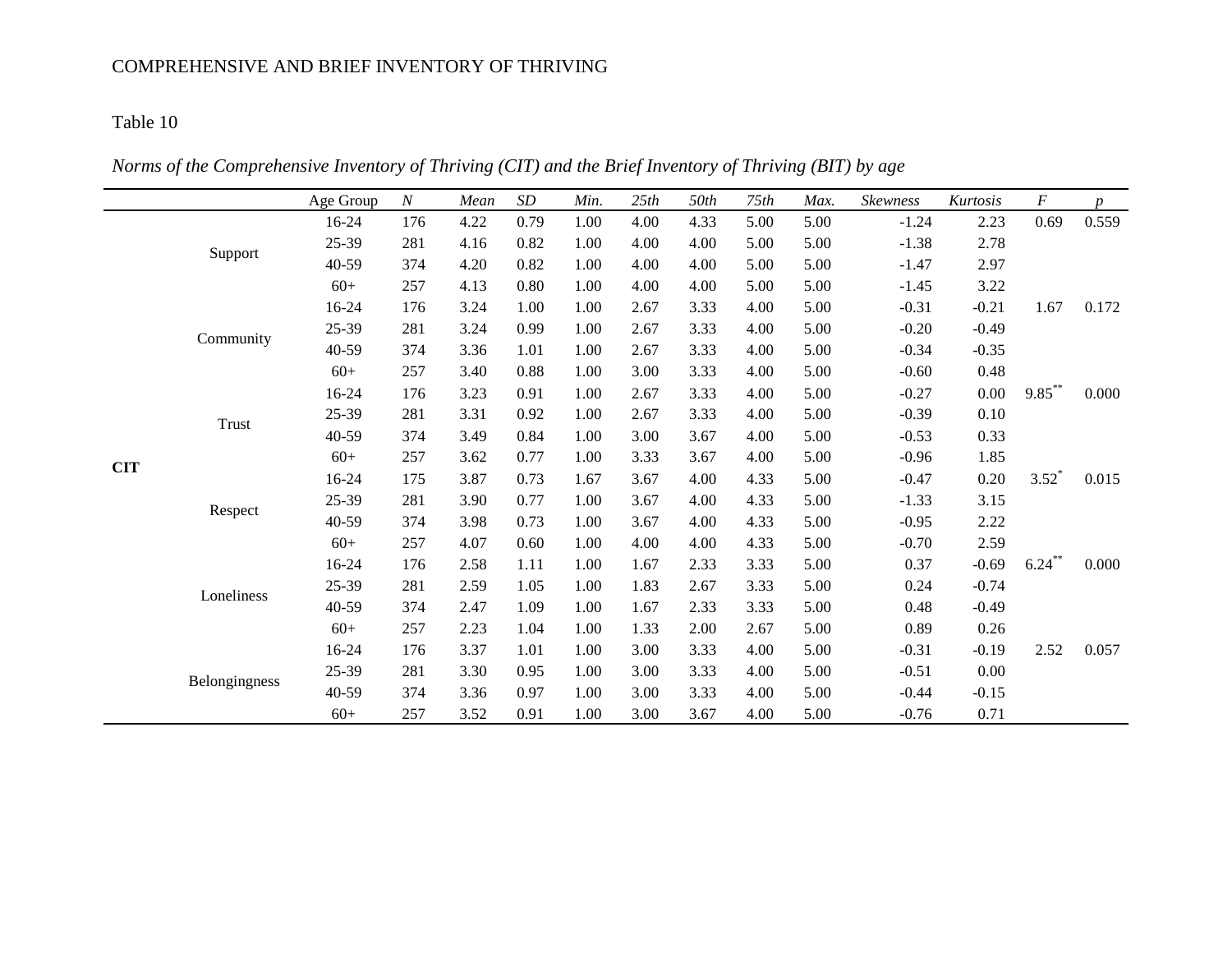*Norms of the Comprehensive Inventory of Thriving (CIT) and the Brief Inventory of Thriving (BIT) by age (cont.)*

|                              |                               | Age Group | $\boldsymbol{N}$ | Mean | $\cal SD$ | Min. | 25th | 50th | 75th | Max.    | Skewness | Kurtosis   | $\cal F$  | $\boldsymbol{p}$ |
|------------------------------|-------------------------------|-----------|------------------|------|-----------|------|------|------|------|---------|----------|------------|-----------|------------------|
|                              |                               | 16-24     | 176              | 3.88 | 0.80      | 1.00 | 3.33 | 4.00 | 4.58 | 5.00    | $-0.56$  | 0.16       | 0.30      | 0.826            |
|                              | Flow                          | 25-39     | 281              | 3.88 | 0.77      | 1.00 | 3.67 | 4.00 | 4.33 | 5.00    | $-1.07$  | 2.09       |           |                  |
|                              |                               | 40-59     | 374              | 3.93 | 0.75      | 1.00 | 3.67 | 4.00 | 4.33 | 5.00    | $-0.83$  | 1.78       |           |                  |
|                              |                               | $60+$     | 257              | 3.91 | 0.69      | 1.00 | 3.67 | 4.00 | 4.33 | 5.00    | $-0.60$  | 1.49       |           |                  |
|                              |                               | 16-24     | 176              | 3.62 | 1.02      | 1.00 | 3.00 | 3.83 | 4.33 | 5.00    | $-0.54$  | $-0.27$    | 0.53      | 0.664            |
|                              | Skill                         | 25-39     | 281              | 3.62 | 1.01      | 1.00 | 3.00 | 4.00 | 4.33 | 5.00    | $-0.72$  | 0.10       |           |                  |
|                              |                               | 40-59     | 374              | 3.68 | 0.95      | 1.00 | 3.00 | 4.00 | 4.33 | 5.00    | $-0.56$  | $-0.03$    |           |                  |
|                              |                               | $60+$     | 257              | 3.58 | 0.81      | 1.00 | 3.00 | 3.67 | 4.00 | 5.00    | $-0.34$  | 0.09       |           |                  |
|                              |                               | 16-24     | 176              | 3.98 | 0.76      | 1.00 | 3.67 | 4.00 | 4.67 | 5.00    | $-0.76$  | 1.14       | $4.75***$ | 0.003            |
| Learning                     |                               | 25-39     | 281              | 3.84 | 0.84      | 1.00 | 3.33 | 4.00 | 4.33 | 5.00    | $-0.84$  | 1.08       |           |                  |
|                              | 40-59                         | 374       | 3.77             | 0.80 | 1.00      | 3.33 | 4.00 | 4.33 | 5.00 | $-0.44$ | 0.08     |            |           |                  |
|                              |                               | $60+$     | 257              | 3.71 | 0.73      | 1.00 | 3.33 | 3.67 | 4.00 | 5.00    | $-0.51$  | 0.99       |           |                  |
|                              | 16-24                         | 176       | 2.27             | 1.09 | 1.00      | 1.33 | 2.00 | 3.00 | 5.00 | 0.74    | $-0.14$  | $14.44***$ | 0.000     |                  |
|                              | 25-39                         | 281       | 2.32             | 1.16 | 1.00      | 1.33 | 2.00 | 3.00 | 5.00 | 0.70    | $-0.45$  |            |           |                  |
|                              | <b>CIT</b><br>Lack of Control | 40-59     | 374              | 1.95 | 0.94      | 1.00 | 1.00 | 2.00 | 2.33 | 5.00    | 0.88     | 0.19       |           |                  |
|                              |                               | $60+$     | 257              | 1.84 | 0.86      | 1.00 | 1.00 | 2.00 | 2.00 | 5.00    | 1.08     | 0.93       |           |                  |
|                              |                               | 16-24     | 176              | 3.53 | 1.04      | 1.00 | 3.00 | 3.67 | 4.00 | 5.00    | $-0.55$  | $-0.26$    | $4.33***$ | 0.005            |
|                              | Accomplishment                | 25-39     | 281              | 3.28 | 1.11      | 1.00 | 2.33 | 3.33 | 4.00 | 5.00    | $-0.41$  | $-0.61$    |           |                  |
|                              |                               | 40-59     | 374              | 3.18 | 1.09      | 1.00 | 2.33 | 3.33 | 4.00 | 5.00    | $-0.30$  | $-0.66$    |           |                  |
|                              |                               | $60+$     | 257              | 3.34 | 0.96      | 1.00 | 3.00 | 3.67 | 4.00 | 5.00    | $-0.73$  | 0.17       |           |                  |
|                              |                               | 16-24     | 176              | 4.08 | 0.78      | 1.00 | 3.67 | 4.00 | 4.67 | 5.00    | $-0.85$  | 0.75       | 0.66      | 0.574            |
|                              |                               | 25-39     | 281              | 4.03 | 0.82      | 1.00 | 3.67 | 4.00 | 4.67 | 5.00    | $-1.29$  | 2.71       |           |                  |
| Self-efficacy<br>Self-worthy |                               | 40-59     | 374              | 4.02 | 0.84      | 1.00 | 3.67 | 4.00 | 4.67 | 5.00    | $-1.06$  | 1.34       |           |                  |
|                              | $60+$                         | 257       | 3.97             | 0.68 | 1.00      | 3.67 | 4.00 | 4.33 | 5.00 | $-1.32$ | 3.90     |            |           |                  |
|                              | 16-24                         | 176       | 3.69             | 0.90 | 1.00      | 3.00 | 3.67 | 4.00 | 5.00 | $-0.46$ | $-0.01$  | 0.59       | 0.622     |                  |
|                              |                               | 25-39     | 281              | 3.74 | 0.92      | 1.00 | 3.33 | 4.00 | 4.33 | 5.00    | $-0.77$  | 0.53       |           |                  |
|                              |                               | 40-59     | 374              | 3.74 | 0.92      | 1.00 | 3.33 | 4.00 | 4.33 | 5.00    | $-0.77$  | 0.54       |           |                  |
|                              |                               | $60+$     | 257              | 3.65 | 0.80      | 1.00 | 3.33 | 3.67 | 4.00 | 5.00    | $-0.64$  | 0.65       |           |                  |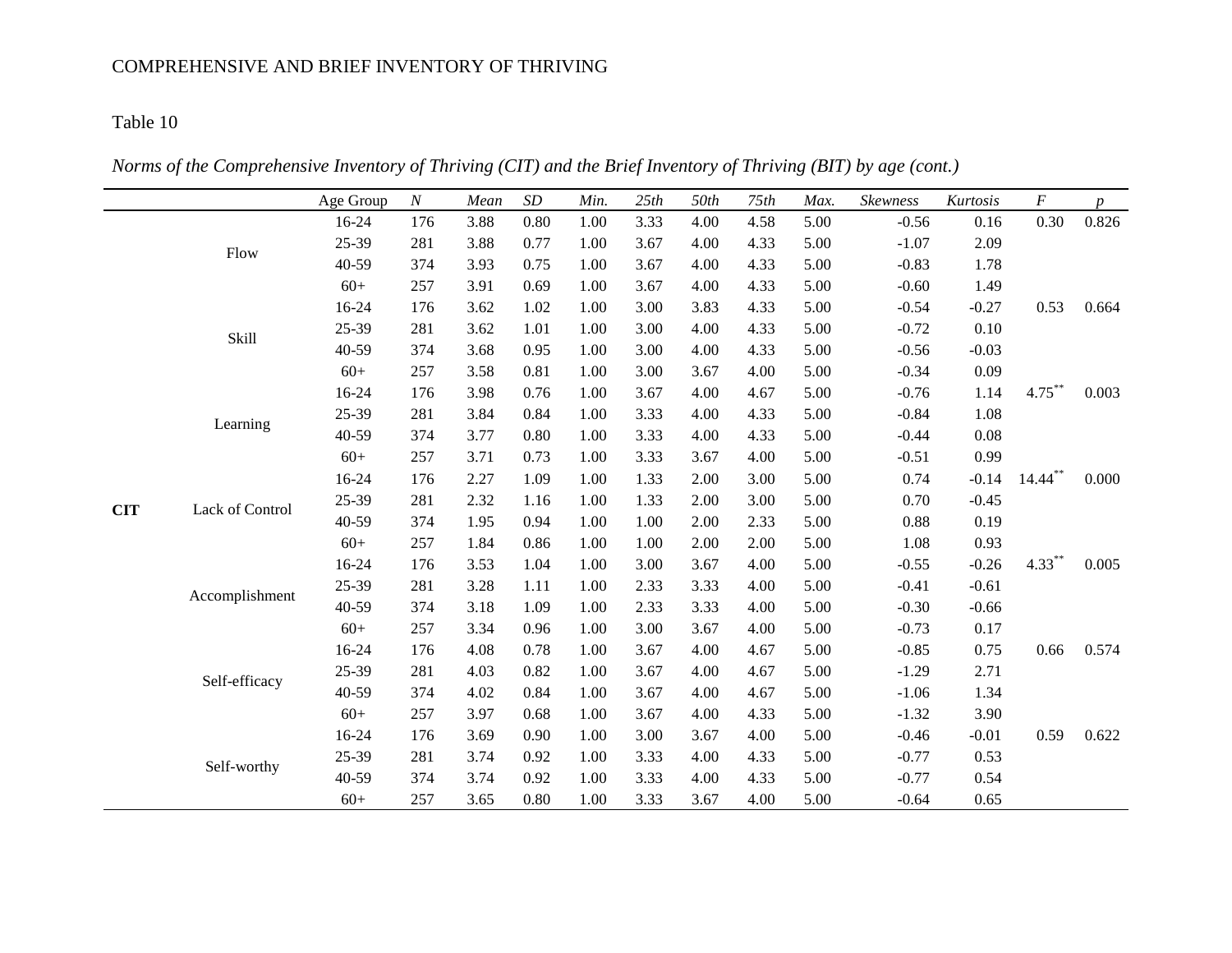# Table 10

*Norms of the Comprehensive Inventory of Thriving (CIT) and the Brief Inventory of Thriving (BIT) by age (cont.)*

|            |              | Age Group | $\boldsymbol{N}$ | Mean | SD   | Min. | 25th | 50th | 75th | Max. | Skewness | Kurtosis | F          | $\boldsymbol{p}$ |
|------------|--------------|-----------|------------------|------|------|------|------|------|------|------|----------|----------|------------|------------------|
|            |              | 16-24     | 176              | 3.70 | 1.03 | 1.00 | 3.00 | 4.00 | 4.58 | 5.00 | $-0.60$  | $-0.21$  | 0.66       | 0.578            |
|            | Meaning      | 25-39     | 280              | 3.71 | 0.99 | 1.00 | 3.00 | 4.00 | 4.33 | 5.00 | $-0.76$  | 0.29     |            |                  |
|            |              | 40-59     | 374              | 3.67 | 1.03 | 1.00 | 3.00 | 4.00 | 4.33 | 5.00 | $-0.75$  | 0.11     |            |                  |
|            |              | $60+$     | 257              | 3.78 | 0.83 | 1.00 | 3.33 | 4.00 | 4.00 | 5.00 | $-1.02$  | 1.56     |            |                  |
|            |              | 16-24     | 176              | 3.90 | 0.94 | 1.00 | 3.33 | 4.00 | 4.67 | 5.00 | $-0.80$  | 0.29     | 1.80       | 0.145            |
|            | Optimism     | 25-39     | 281              | 3.81 | 0.96 | 1.00 | 3.33 | 4.00 | 4.33 | 5.00 | $-0.89$  | 0.56     |            |                  |
|            |              | 40-59     | 374              | 3.71 | 1.05 | 1.00 | 3.00 | 4.00 | 4.33 | 5.00 | $-0.83$  | 0.20     |            |                  |
|            |              | $60+$     | 257              | 3.72 | 0.90 | 1.00 | 3.33 | 4.00 | 4.00 | 5.00 | $-1.03$  | 1.08     |            |                  |
| <b>CIT</b> |              | 16-24     | 176              | 3.56 | 1.05 | 1.00 | 3.00 | 3.83 | 4.33 | 5.00 | $-0.50$  | $-0.53$  | $2.84*$    | 0.037            |
|            | Life         | 25-39     | 280              | 3.42 | 1.05 | 1.00 | 2.67 | 3.67 | 4.00 | 5.00 | $-0.55$  | $-0.42$  |            |                  |
|            | satisfaction | 40-59     | 374              | 3.29 | 1.11 | 1.00 | 2.58 | 3.33 | 4.00 | 5.00 | $-0.43$  | $-0.59$  |            |                  |
|            |              | $60+$     | 257              | 3.42 | 0.98 | 1.00 | 3.00 | 3.67 | 4.00 | 5.00 | $-0.78$  | 0.16     |            |                  |
|            |              | 16-24     | 176              | 3.68 | 1.02 | 1.00 | 3.00 | 4.00 | 4.33 | 5.00 | $-0.62$  | $-0.16$  | 1.89       | 0.130            |
|            | Positive     | 25-39     | 281              | 3.67 | 0.97 | 1.00 | 3.00 | 4.00 | 4.00 | 5.00 | $-0.80$  | 0.31     |            |                  |
|            | emotions     | 40-59     | 374              | 3.60 | 1.09 | 1.00 | 3.00 | 4.00 | 4.00 | 5.00 | $-0.71$  | $-0.07$  |            |                  |
|            |              | $60+$     | 257              | 3.80 | 0.91 | 1.00 | 3.67 | 4.00 | 4.00 | 5.00 | $-1.13$  | 1.47     |            |                  |
|            |              | 16-24     | 176              | 2.85 | 0.62 | 2.00 | 2.33 | 2.67 | 3.33 | 5.00 | 1.14     | 1.23     | $16.06***$ | 0.000            |
|            | Negative     | 25-39     | 281              | 2.81 | 0.63 | 1.00 | 2.33 | 2.67 | 3.00 | 5.00 | 0.95     | 1.95     |            |                  |
|            | emotions     | 40-59     | 374              | 2.68 | 0.54 | 1.00 | 2.33 | 2.67 | 3.00 | 5.00 | 0.88     | 1.85     |            |                  |
|            |              | $60+$     | 257              | 2.53 | 0.49 | 1.00 | 2.33 | 2.33 | 2.67 | 4.00 | 0.85     | 1.13     |            |                  |
|            |              |           |                  |      |      |      |      |      |      |      |          |          |            |                  |
|            |              | 16-24     | 176              | 3.79 | 0.76 | 1.40 | 3.30 | 3.90 | 4.30 | 5.00 | $-0.53$  | $-0.08$  | 0.92       | 0.432            |
| <b>BIT</b> |              | 25-39     | 281              | 3.71 | 0.79 | 1.00 | 3.20 | 3.80 | 4.20 | 5.00 | $-0.84$  | 1.04     |            |                  |
|            |              | 40-59     | 374              | 3.67 | 0.83 | 1.10 | 3.20 | 3.80 | 4.23 | 5.00 | $-0.66$  | 0.18     |            |                  |
|            |              | $60+$     | 257              | 3.71 | 0.71 | 1.00 | 3.40 | 3.90 | 4.10 | 5.00 | $-1.11$  | 1.85     |            |                  |

*Note.*  $^{*}p < .05$ ,  $^{**}p < .01$ .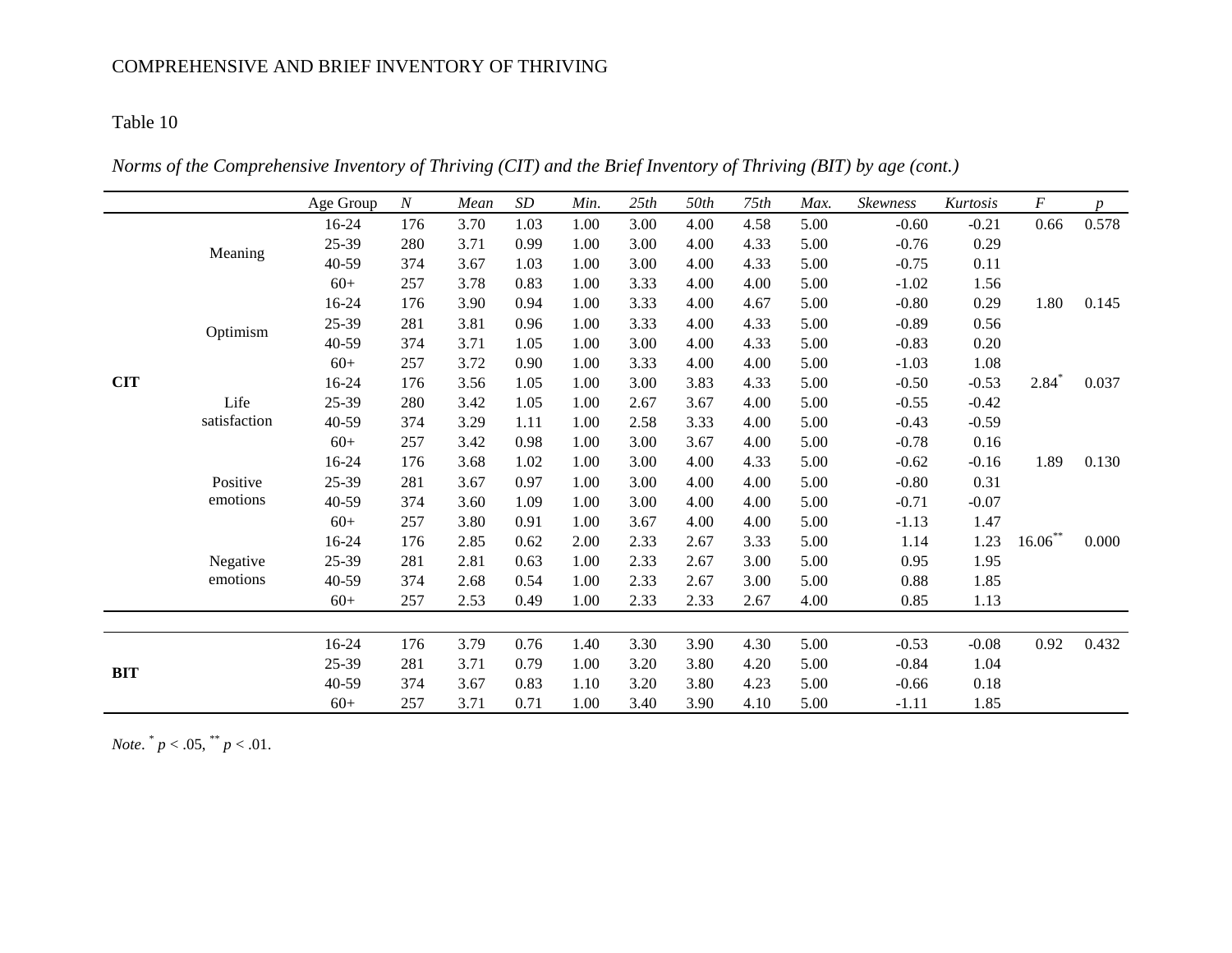*Norms of the Comprehensive Inventory of Thriving (CIT) and the Brief Inventory of Thriving (BIT) by number of medical illnesses*

|            |               | No. of Illnesses | $\boldsymbol{N}$ | Mean | SD   | Min. | 25th | 50th | 75th | Max. | Skewness | Kurtosis | $\cal F$   | $\mathcal{D}$ |
|------------|---------------|------------------|------------------|------|------|------|------|------|------|------|----------|----------|------------|---------------|
|            |               | $\overline{0}$   | 497              | 4.23 | 0.76 | 1.00 | 4.00 | 4.00 | 5.00 | 5.00 | $-1.38$  | 3.21     | 2.54       | .055          |
|            |               | 1                | 315              | 4.15 | 0.81 | 1.00 | 4.00 | 4.00 | 5.00 | 5.00 | $-1.30$  | 2.46     |            |               |
|            | Support       | $2 - 3$          | 215              | 4.16 | 0.83 | 1.00 | 4.00 | 4.00 | 5.00 | 5.00 | $-1.44$  | 2.75     |            |               |
|            |               | $4 - 10$         | 57               | 3.95 | 1.08 | 1.00 | 3.33 | 4.00 | 4.67 | 5.00 | $-1.29$  | 1.21     |            |               |
|            |               | $\boldsymbol{0}$ | 497              | 3.42 | 1.00 | 1.00 | 2.67 | 3.67 | 4.00 | 5.00 | $-0.37$  | $-0.32$  | $4.66$ **  | .003          |
|            | Community     |                  | 315              | 3.19 | 0.92 | 1.00 | 2.67 | 3.33 | 3.67 | 5.00 | $-0.46$  | $-0.04$  |            |               |
|            |               | $2 - 3$          | 215              | 3.31 | 0.94 | 1.00 | 2.67 | 3.33 | 4.00 | 5.00 | $-0.22$  | $-0.39$  |            |               |
|            |               | $4 - 10$         | 57               | 3.11 | 1.04 | 1.00 | 2.67 | 3.33 | 3.83 | 5.00 | $-0.50$  | $-0.06$  |            |               |
|            |               | $\boldsymbol{0}$ | 497              | 3.47 | 0.86 | 1.00 | 3.00 | 3.67 | 4.00 | 5.00 | $-0.41$  | 0.20     | 1.36       | .253          |
| <b>CIT</b> | <b>Trust</b>  | 1                | 315              | 3.36 | 0.88 | 1.00 | 3.00 | 3.67 | 4.00 | 5.00 | $-0.64$  | 0.20     |            |               |
|            |               | $2 - 3$          | 215              | 3.47 | 0.81 | 1.00 | 3.00 | 3.67 | 4.00 | 5.00 | $-0.72$  | 1.03     |            |               |
|            |               | $4 - 10$         | 57               | 3.34 | 1.07 | 1.00 | 2.67 | 3.33 | 4.00 | 5.00 | $-0.49$  | $-0.06$  |            |               |
|            |               | $\boldsymbol{0}$ | 497              | 4.02 | 0.68 | 1.00 | 3.67 | 4.00 | 4.33 | 5.00 | $-0.81$  | 1.98     | 2.37       | .070          |
|            | Respect       |                  | 314              | 3.93 | 0.71 | 1.00 | 3.67 | 4.00 | 4.33 | 5.00 | $-0.97$  | 2.12     |            |               |
|            |               | $2 - 3$          | 215              | 3.90 | 0.72 | 1.00 | 3.67 | 4.00 | 4.00 | 5.00 | $-1.17$  | 3.19     |            |               |
|            |               | $4 - 10$         | 57               | 3.82 | 0.92 | 1.00 | 3.33 | 4.00 | 4.33 | 5.00 | $-1.24$  | 2.04     |            |               |
|            |               | $\boldsymbol{0}$ | 497              | 2.28 | 1.01 | 1.00 | 1.33 | 2.00 | 3.00 | 5.00 | 0.55     | $-0.44$  | $11.82***$ | .000          |
|            | Loneliness    | 1                | 315              | 2.52 | 1.06 | 1.00 | 2.00 | 2.33 | 3.33 | 5.00 | 0.40     | $-0.52$  |            |               |
|            |               | $2 - 3$          | 215              | 2.65 | 1.09 | 1.00 | 2.00 | 2.33 | 3.33 | 5.00 | 0.44     | $-0.61$  |            |               |
|            |               | $4 - 10$         | 57               | 2.98 | 1.30 | 1.00 | 2.00 | 3.00 | 4.00 | 5.00 | 0.08     | $-1.14$  |            |               |
|            |               | $\boldsymbol{0}$ | 497              | 3.51 | 0.93 | 1.00 | 3.00 | 3.67 | 4.00 | 5.00 | $-0.50$  | 0.17     | $5.88***$  | .001          |
|            |               |                  | 315              | 3.30 | 0.97 | 1.00 | 3.00 | 3.33 | 4.00 | 5.00 | $-0.49$  | $-0.10$  |            |               |
|            | Belongingness | $2 - 3$          | 215              | 3.22 | 0.97 | 1.00 | 2.67 | 3.33 | 4.00 | 5.00 | $-0.56$  | $-0.10$  |            |               |
|            |               | $4 - 10$         | 57               | 3.28 | 1.09 | 1.00 | 2.50 | 3.33 | 4.00 | 5.00 | $-0.27$  | $-0.38$  |            |               |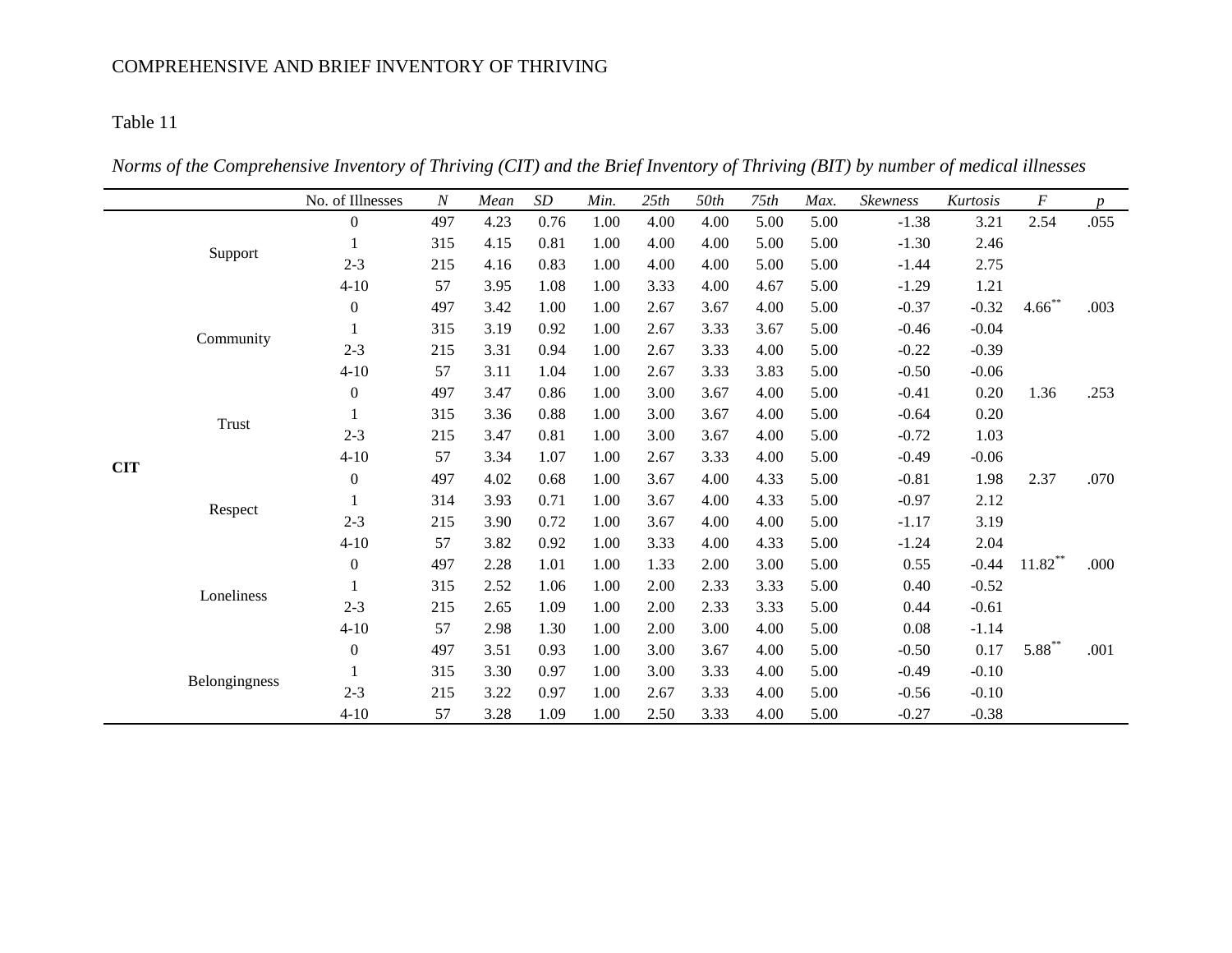*Norms of the Comprehensive Inventory of Thriving (CIT) and the Brief Inventory of Thriving (BIT) by number of medical illnesses (cont.)*

|             |                               | No. of Illnesses | $\cal N$ | Mean | $\cal SD$ | Min. | 25th | 50th | 75th | Max.    | Skewness | Kurtosis | $\cal F$   | $p_{\parallel}$ |
|-------------|-------------------------------|------------------|----------|------|-----------|------|------|------|------|---------|----------|----------|------------|-----------------|
|             |                               | $\boldsymbol{0}$ | 497      | 3.97 | 0.73      | 1.00 | 3.67 | 4.00 | 4.33 | 5.00    | $-0.92$  | 1.90     | $4.24***$  | .005            |
|             | Flow                          | $\mathbf{1}$     | 315      | 3.88 | 0.72      | 1.00 | 3.33 | 4.00 | 4.33 | 5.00    | $-0.56$  | 0.77     |            |                 |
|             |                               | $2 - 3$          | 215      | 3.82 | 0.74      | 1.00 | 3.33 | 4.00 | 4.33 | 5.00    | $-0.74$  | 1.61     |            |                 |
|             |                               | $4 - 10$         | 57       | 3.67 | 0.95      | 1.00 | 3.33 | 3.67 | 4.33 | 5.00    | $-0.94$  | 1.19     |            |                 |
|             |                               | $\boldsymbol{0}$ | 497      | 3.74 | 0.95      | 1.00 | 3.00 | 4.00 | 4.50 | 5.00    | $-0.70$  | 0.27     | $5.42***$  | .001            |
|             | Skill                         | 1                | 315      | 3.56 | 0.94      | 1.00 | 3.00 | 3.67 | 4.00 | 5.00    | $-0.51$  | $-0.12$  |            |                 |
|             |                               | $2 - 3$          | 215      | 3.53 | 0.90      | 1.00 | 3.00 | 3.67 | 4.00 | 5.00    | $-0.40$  | 0.07     |            |                 |
|             | Learning                      | $4 - 10$         | 57       | 3.36 | 1.06      | 1.00 | 2.67 | 3.33 | 4.00 | 5.00    | $-0.47$  | $-0.31$  |            |                 |
|             |                               | $\boldsymbol{0}$ | 497      | 3.89 | 0.80      | 1.00 | 3.33 | 4.00 | 4.33 | 5.00    | $-0.74$  | 1.08     | $3.96***$  | .008            |
|             |                               |                  | 315      | 3.76 | 0.79      | 1.00 | 3.33 | 4.00 | 4.33 | 5.00    | $-0.59$  | 0.48     |            |                 |
|             |                               | $2 - 3$          | 215      | 3.68 | 0.75      | 1.00 | 3.33 | 3.67 | 4.00 | 5.00    | $-0.46$  | 0.64     |            |                 |
|             | $4 - 10$                      | 57               | 3.86     | 0.83 | 2.00      | 3.33 | 4.00 | 4.50 | 5.00 | $-0.40$ | $-0.77$  |          |            |                 |
|             | $\boldsymbol{0}$              | 497              | 2.10     | 1.05 | 1.00      | 1.00 | 2.00 | 2.67 | 5.00 | 0.91    | 0.20     | 0.63     | .599       |                 |
|             | <b>CIT</b><br>Lack of Control | $\mathbf{1}$     | 315      | 2.03 | 0.99      | 1.00 | 1.00 | 2.00 | 2.67 | 5.00    | 0.88     | 0.14     |            |                 |
|             |                               | $2 - 3$          | 215      | 2.04 | 0.96      | 1.00 | 1.00 | 2.00 | 2.33 | 5.00    | 0.96     | 0.46     |            |                 |
|             |                               | $4 - 10$         | 57       | 2.19 | 1.23      | 1.00 | 1.00 | 2.00 | 3.00 | 5.00    | 0.82     | $-0.37$  |            |                 |
|             |                               | $\boldsymbol{0}$ | 497      | 3.46 | 1.02      | 1.00 | 3.00 | 3.67 | 4.00 | 5.00    | $-0.52$  | $-0.25$  | $8.98***$  | .000            |
|             | Accomplishment                | $\mathbf{1}$     | 315      | 3.23 | 1.10      | 1.00 | 2.33 | 3.33 | 4.00 | 5.00    | $-0.41$  | $-0.61$  |            |                 |
|             |                               | $2 - 3$          | 215      | 3.13 | 0.98      | 1.00 | 2.33 | 3.33 | 4.00 | 5.00    | $-0.49$  | $-0.36$  |            |                 |
|             |                               | $4 - 10$         | 57       | 2.88 | 1.27      | 1.00 | 2.00 | 3.00 | 4.00 | 5.00    | $-0.09$  | $-1.20$  |            |                 |
|             |                               | $\boldsymbol{0}$ | 497      | 4.13 | 0.72      | 1.00 | 4.00 | 4.00 | 4.67 | 5.00    | $-1.14$  | 2.71     | $11.36***$ | .000            |
|             | Self-efficacy                 | $\mathbf{1}$     | 315      | 4.04 | 0.79      | 1.00 | 3.67 | 4.00 | 4.67 | 5.00    | $-1.01$  | 1.58     |            |                 |
|             |                               | $2 - 3$          | 215      | 3.83 | 0.83      | 1.00 | 3.67 | 4.00 | 4.33 | 5.00    | $-1.22$  | 2.17     |            |                 |
|             |                               | $4 - 10$         | 57       | 3.67 | 1.04      | 1.00 | 3.33 | 4.00 | 4.33 | 5.00    | $-0.69$  | $-0.17$  |            |                 |
|             |                               | $\boldsymbol{0}$ | 497      | 3.84 | 0.85      | 1.00 | 3.33 | 4.00 | 4.33 | 5.00    | $-0.70$  | 0.72     | $9.78***$  | .000            |
|             |                               | 1                | 315      | 3.69 | 0.88      | 1.00 | 3.33 | 4.00 | 4.00 | 5.00    | $-0.69$  | 0.55     |            |                 |
| Self-worthy | $2 - 3$                       | 215              | 3.52     | 0.87 | 1.00      | 3.00 | 3.67 | 4.00 | 5.00 | $-0.65$ | 0.19     |          |            |                 |
|             | $4 - 10$                      | 57               | 3.37     | 1.14 | 1.00      | 2.50 | 3.67 | 4.00 | 5.00 | $-0.38$ | $-0.66$  |          |            |                 |